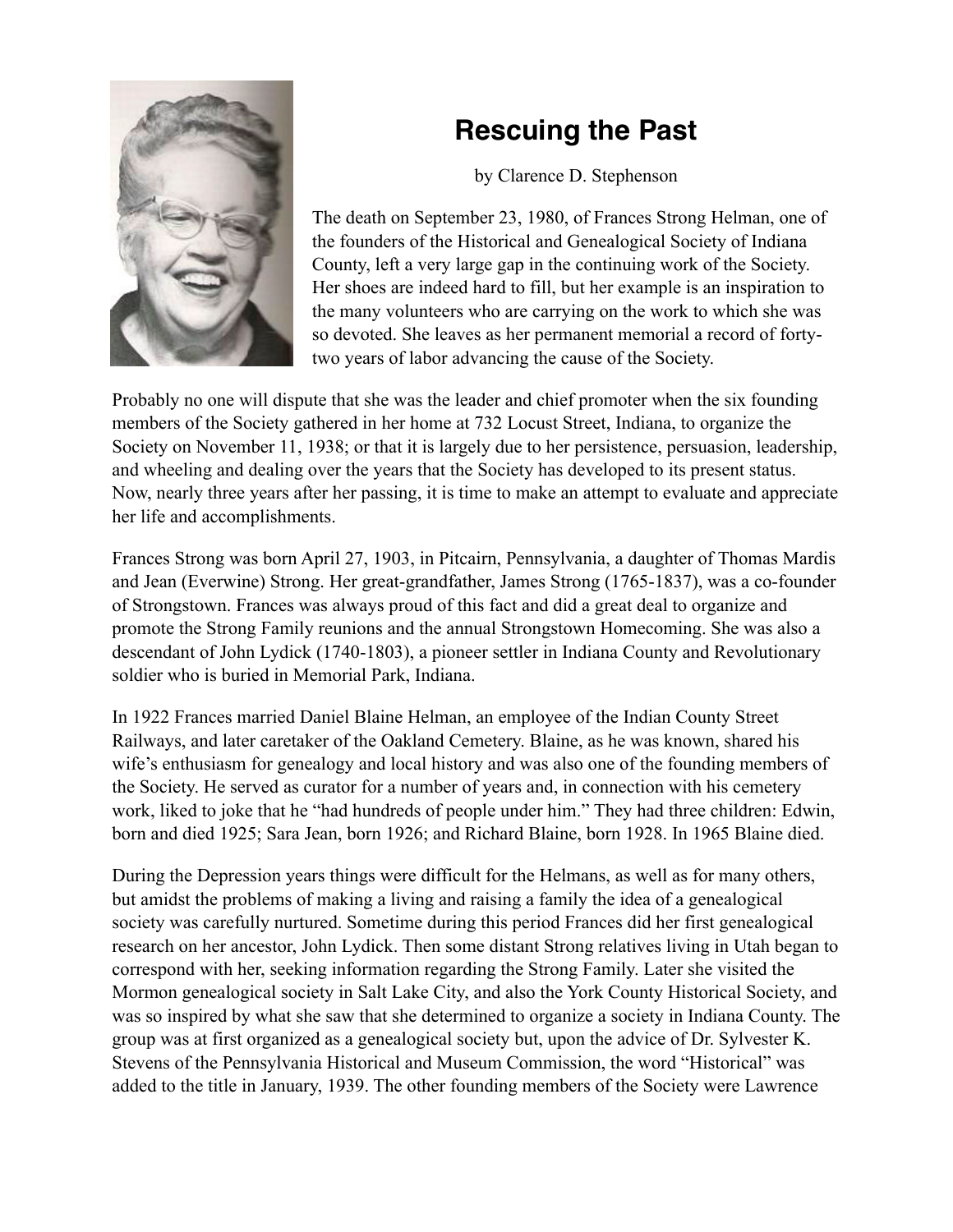Hicks, Vesta Craig Hicks, the Rev. Ira L. Kelly, and Mabel Wood McQuown. Mrs. McQuown is the only one still living.

More members were recruited until there were twenty-six by the time a public announcement was made in April, 1939, that a society had been organized. The Indiana Free Library granted a request for space to house the Society's collections, and on May 1, 1939, the Society's library was inaugurated with the placing of fourteen books and a few pamphlets on a shelf. The first two books in the collection had been purchased by Mr. Helman at Fiscus's used-furniture store for twenty-five cents each. Such were the humble beginnings.

In May, 1940, the Society was incorporated with 134 members. At the invitation of Dr. Leroy A. King, president of Indiana State Teachers College (1939-1942), the Society was invited to share a room in Wilson Hall, which was then the ISTC Library, and here the Society met and housed its collection until January, 1951, when permission was granted to use the Silas M. Clark House. On a snowy winter day the books were moved from Wilson Hall on a sled to an automobile, and then again from the automobile to the Clark House.

Mrs. Helman's knowledge and skills were self-taught – learning by doing – but she did attend some classes at IUP and Penn State. From 1939 to 1941 she wrote a genealogical column for The Indiana Countian. She was a member of the National Genealogical Society. In 1948, with Beulah Heffelfinger as publisher and business manager, she launched a genealogical quarterly, Your Family Tree, which was continued for eighteen years until 1966 when it was sold to Floyd G. Hoenstine of Hollidaysburg. Her genealogical research took her to many county courthouses, to the National Archives, the Library of Congress and the DAR Library in Washington, D.C., to Salt Lake City, and to numerous other places. For many years she conducted an annual genealogical workshop in the Clark House sponsored by the Historical Society.

Frances Helman had a talent for enlisting people to do various jobs for the Society, or to donate items for the Library and Museum. The museum was located in the basement of the Clark House. She herself would do anything that needed to be done; making contacts by phone or in person; taking reservations for tours, dinners, or other special events; writing articles for newspapers; clipping and filing, etc. She served as president of the Society in 1943, 1948-1950, and 1976. For years she conducted the annual installation ceremony for new officers. In 1955 she was made an honorary lifetime member.

Frances's zeal led her into numerous related activities. She was one of the organizers and officers of the James LeTort Chapter, Daughters of American Colonists, and of the Anne LeTort Chapter, Children of American Colonists. from 1968 to 1970 she was national President General of the CAC. She was one of the founders of the Armstrong-Kittaning Trail Society in 1956, and president emeritus until death. She was a member and later an honorary member of the Daughters of the American Revolution. She participated enthusiastically in the 1953 Indiana County Sesquicentennial and the 1966 Indiana Borough Sesquicentennial. Her "History of Indiana County" was published in the 1953 Souvenir Program, and for the 1966 program she contributed an article "Early Settlers and Important Personages."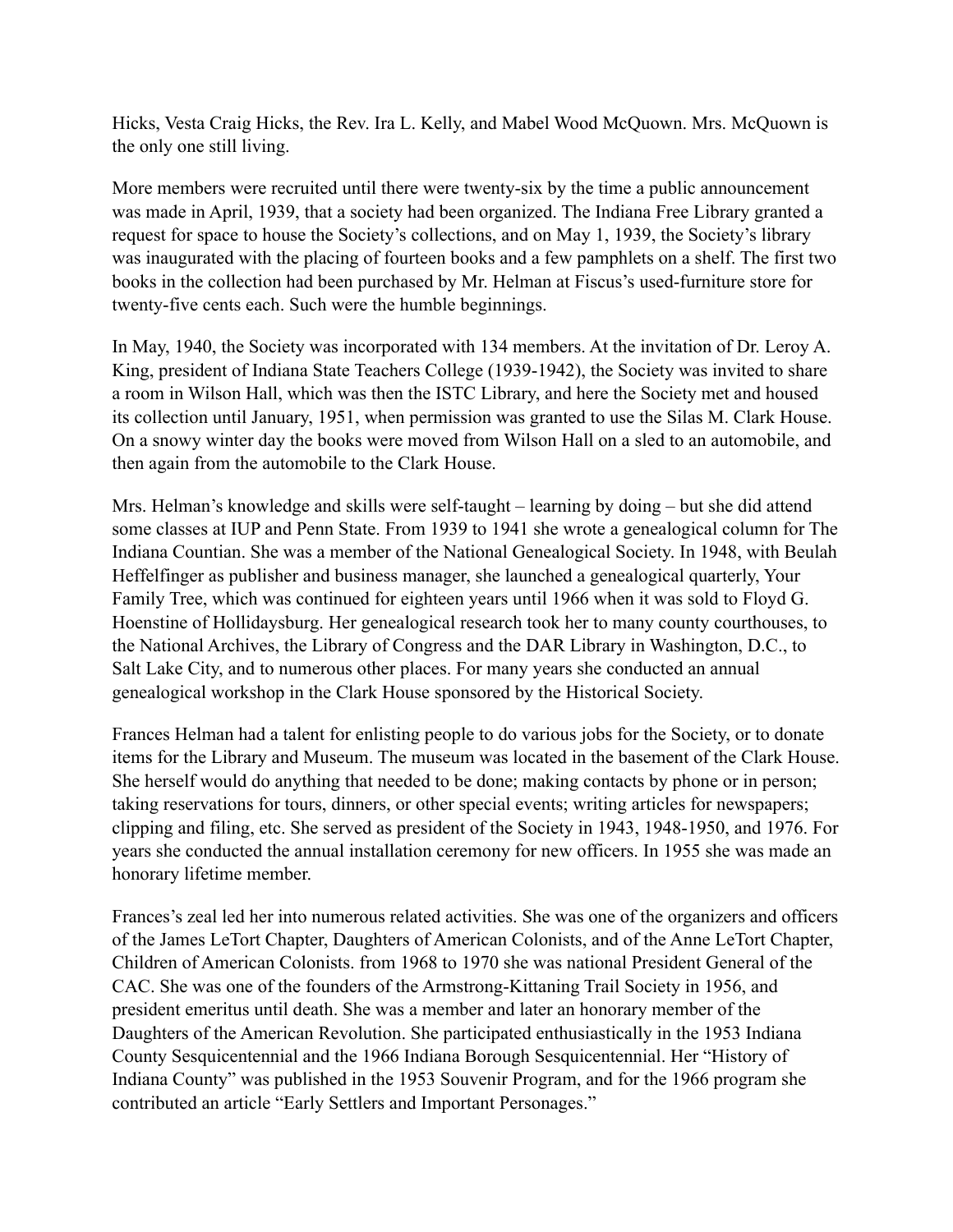Frances' and Blaine made many trips to local cemeteries, often with others, to make a

complete record of tombstone inscriptions which were afterward typed and filed in the Historical Society Library. The Library contains many typed and written manuscripts prepared by Frances, some in cooperation with others, on such subjects as Strongstown and the old clay pike, Revolutionary soldiers, Newport, Courthouse records of wills and letters of administration, births and deaths, soldiers of 1812, church and cemetery records. The Helmans also spent many hours reading and extracting notes from the files of old newspapers which had been donated to the Historical Society.

Another interest was folklore. Frances delighted in telling stories of ghosts and strange happenings and was not above embellishing some of the stories with imaginary details. In 1963 she published a pamphlet, "That's What Happened," containing a number of these stories such as "The Ghosts of Watts Hill," "The Shadowing Hand." "Yank Brown," and others. She told these stories to children, Boy and Girl Scouts, Junior Historians, and other young folks in whom she was greatly interested. At the invitation of teachers and Scout leaders she often visited schools and other places to talk about local history. At her urging the District Scout leaders organized a Boy Scout relay march in 1956 over the route of the Kittanning Path from Fort Shirley in Huntingdon County to Kittanning. For years the Society sponsored an annual essay contest on the subject, "The Most Interesting Story in My Family." Many of these essays are in the Society Library. Members of the Junior Historian Clubs were invited to present programs at the Society's meetings. Frances was often heard to say, "As the twig is bent, so the oak will grow," and then she would add, "We do a lot of twig bending." She was a Cub Scout pack leader at one time. One of the Cub Scouts she influenced was Frank Hood who was persuaded by her in later years to write a historical pageant, "The McClurkin Story," telling the story of one of the county's early black families. She had no racial biases and eagerly sought information about the early black citizens which she would often publicize in newspaper articles. One of the black personages she was interested in was Sam Williams, whom she felt might have been the inspiration for some of Stephen Foster's songs, although research by Dr. Arthur F. Nicholson failed to verify this.

Still another interest was civil defense. Mrs. Helman was Director of the Indiana County Civil Defense program 1964-1972, and executive director after 1974, at which time she received the Richard S. Funck Memorial Award for excellence in civil preparedness. She was also one of the five founders of the Indiana County Tourist Bureau and was, if I am not mistaken, the inspiration for "Queen Evergreen" and "Little Miss Christmas." She particularly enjoyed Christmas time in a spirit of delight and wonder, her face shining as she carried a lighted candle during the Society's candlelight programs complete with old- fashioned Christmas tree and antique toys. She was a member of the Soroptimists, VFW Auxiliary, and Eagles Club.

Perhaps the best way to remember Frances Helman is to recall some of the incidents in which her wit and humor came out. One story she told concerned Hannah Strong, who was said to be fond of a swig of whiskey, but when it was learned the preacher was coming, her husband thought it best to hide the whiskey keg in the rafters of the barn. Feeling the need for a drink, Hannah began to look for the keg and found it. Not being able